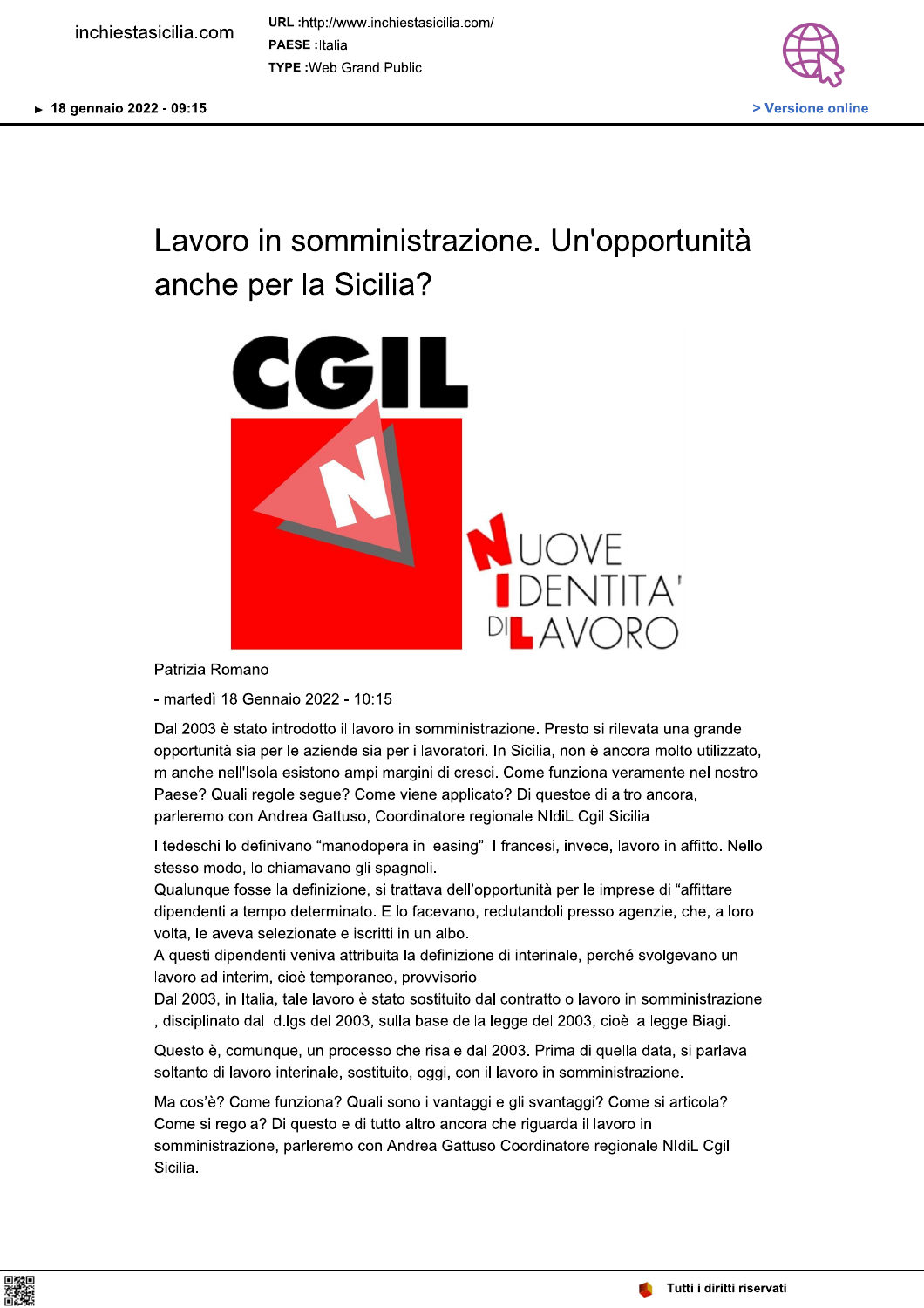I lavoratori assunti in somministrazione L'Inchiesta Sicilia - Quanti sono in Sicilia i lavoratori assunti dalle agenzie per il lavoro con contratto in somministrazione?

Andrea Guttuso - Il dato più aggiornato, dalla banca dati Inail/Ebitemp dei lavoratori in somministrazione in Sicilia riguarda il secondo trimestre 2021, quando erano presenti 8148 occupati netti. Il dato è il più alto dall'inizio della registrazione delle statistiche (2008) anche se in linea con quello degli 3 ultimi anni, tralasciando il 2020, anno dove è stato più pesante l'effetto della pandemia. Nel quarto trimestre del 2016, i lavoratori in somministrazione erano 5725.

In pochi anni, dunque, in Sicilia, il ricorso da parte delle aziende di questa tipologia contrattuale è aumentato in maniera considerevole. Così come dall'entrata in vigore del cosiddetto Decreto Dignità è aumentato il numero di contratti di lavoro in somministrazione a tempo indeterminato.

I settori in cui è maggiormente utilizzato il lavoro in somministrazione

I settori che utilizzano maggiormente la somministrazione sono quello metalmeccanico. delle telecomunicazioni (call center), trasporti, pubblica amministrazione, commercio. Da qualche tempo, la somministrazione si è affacciata anche nel mondo agricolo. Le aziende che ne fanno maggiormente ricorso sono spesso aziende grandi, locali e multinazionali, localizzate soprattutto su Palermo e Catania e nei grandi poli industriali della Sicilia.

Rispetto alle Regioni del Nord Italia, la somministrazione di lavoro in Sicilia è ancora una tipologia contrattuale poco utilizzate dalle aziende anche se con evidenti margini di crescita.

Le agenzie di somministrazione

L'Inchiesta Sicilia – Quante sono le agenzie di somministrazione in Sicilia?

Andrea Gattuso – In Sicilia sono presenti con proprie filiali tutte le maggiori agenzie di somministrazione italiane e multinazionali associate alle due associazioni datoriali del settore, Assolavoro e Assosomm. Le agenzie sono presenti con proprie filiali in Sicilia soprattutto a Catania e a Palermo, ma spesso anche nei diversi capoluoghi di provincia. Agenzie regolari

L'Inchiesta Sicilia - Sono tutte regolari?

Andrea Gattuso - Le agenzie di somministrazione di lavoro per operare devono essere registrate presso l'apposito albo del ministero del lavoro, per poter effettuare somministrazione di manodopera. Non ci risulta ci siano stati casi di agenzie irregolari nel nostro territorio.

Uquali condizioni di trattamento?

L'Inchiesta Sicilia - I lavoratori assunti da un'Agenzia per il lavoro con contratto di somministrazione hanno diritto ad avere le stesse condizioni di trattamento dei colleghi assunti direttamente dall'azienda. Quanto viene applicata la parità di trattamento?

Andrea Gattuso - Ai lavoratori in somministrazione viene applicato il contratto collettivo di settore, firmato da Nidil-Cgil, Felsa-Cisl e Uiltemp e il contratto collettivo nazionale

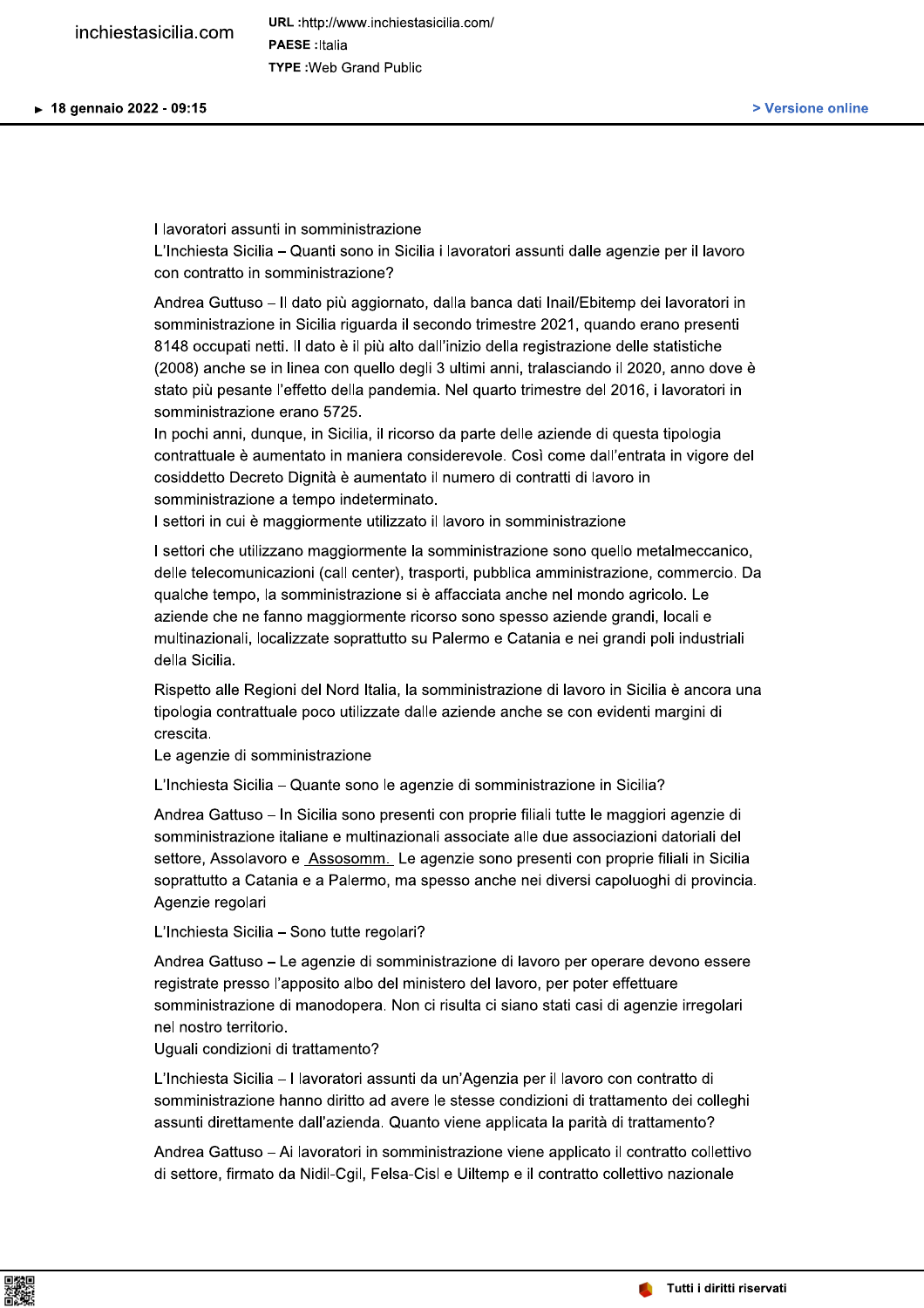applicato dall'azienda utilizzatrice. La parità di trattamento consiste nel fatto che, a parità di mansioni dei lavoratori diretti, i somministrati hanno uguale retribuzione e gli stessi diritti e tutele dei lavoratori assunti dall'azienda utilizzatrice. Nelle aziende in cui i lavoratori sono sindacalizzati, il principio di parità di trattamento viene rispettato. Il problema principale è che i lavoratori in somministrazione a termine non godono della clausola sociale in caso di cambio appalto e non hanno diritto di prelazione nelle eventuali assunzioni a tempo indeterminato. Guadagno con il lavoro di somministrazione

L'Inchiesta Sicilia - Quanto guadagna un lavoratore somministrato?

Andrea Gattuso - Il lavoratore in somministrazione, secondo il principio di parità di trattamento, a parità di mansioni, percepisce la stessa retribuzione compresa di tutti gli elementi e gli istituti contrattuali (ferie, tredicesima e quattordicesima, premi di produzione, adeguamenti contrattuali, buoni pasto, tfr, etc.), dei dipendenti diretti dell'impresa utilizzatrice in base al contratto collettivo nazionale di lavoro applicato da quest'ultima. A titolo di esempio se il lavoratore in somministrazione è impiegato in un supermercato con le mansioni di cassiere guadagnerà e avrà gli stessi diritti del cassiere assunto direttamente dall'azienda.

Elementi di legittimità contrattuali

L'Inchiesta Sicilia – Quali sono gli elementi di legittimità di un contratto in somministrazione?

Andrea Gattuso - Il contratto deve essere stipulato in forma scritta e deve contenere: Indicazione dell'Apl e dell'impresa utilizzatrice. Gruppo di appartenenza, mansioni e inguadramento, orario di lavoro. Il luogo dove si effettuerà la prestazione. La retribuzione spettante, con indicazione delle singole voci. Poi, la data di inizio e termine della missione. L'eventuale periodo di prova e la durata dello stesso. Le misure di sicurezza previste con la consegna di uno specifico modulo. Infine, l'autorizzazione all'Apl ad utilizzare i dati personali per gli obblighi di legge.

Percentuale per l'agenzia

L'Inchiesta Sicilia – Qual è la percentuale che un'agenzia di somministrazione si trattiene dal lavoratore?

Andrea Gattuso - L'agenzia di somministrazione non deve trattenere assolutamente nulla! Il guadagno delle agenzie sta nella percentuale che chiedono per ogni lavoratore alle imprese utilizzatrici nella stipula dei contratti commerciali. Un lavoratore somministrato, per l'azienda, costa di più di un proprio dipendente. La differenza è che l'azienda non ha costi gestionali (es. elaborazione busta paga) e maggiore flessibilità. Volume di affari attorno al lavoro di somministrazione

L'Inchiesta Sicilia – Qual è il volume di affari che si registra dietro il lavoro in somministrazione?

Andrea Gattuso- Il fatturato delle agenzie per il lavoro nel nostro paese nel 2021 si aggira intorno agli 8 miliardi. Le prime 4 agenzie più grandi, quelle diffuse su tutto il territorio nazionale, arrivano a fatturare da sole più di un miliardo di euro a testa. Nel

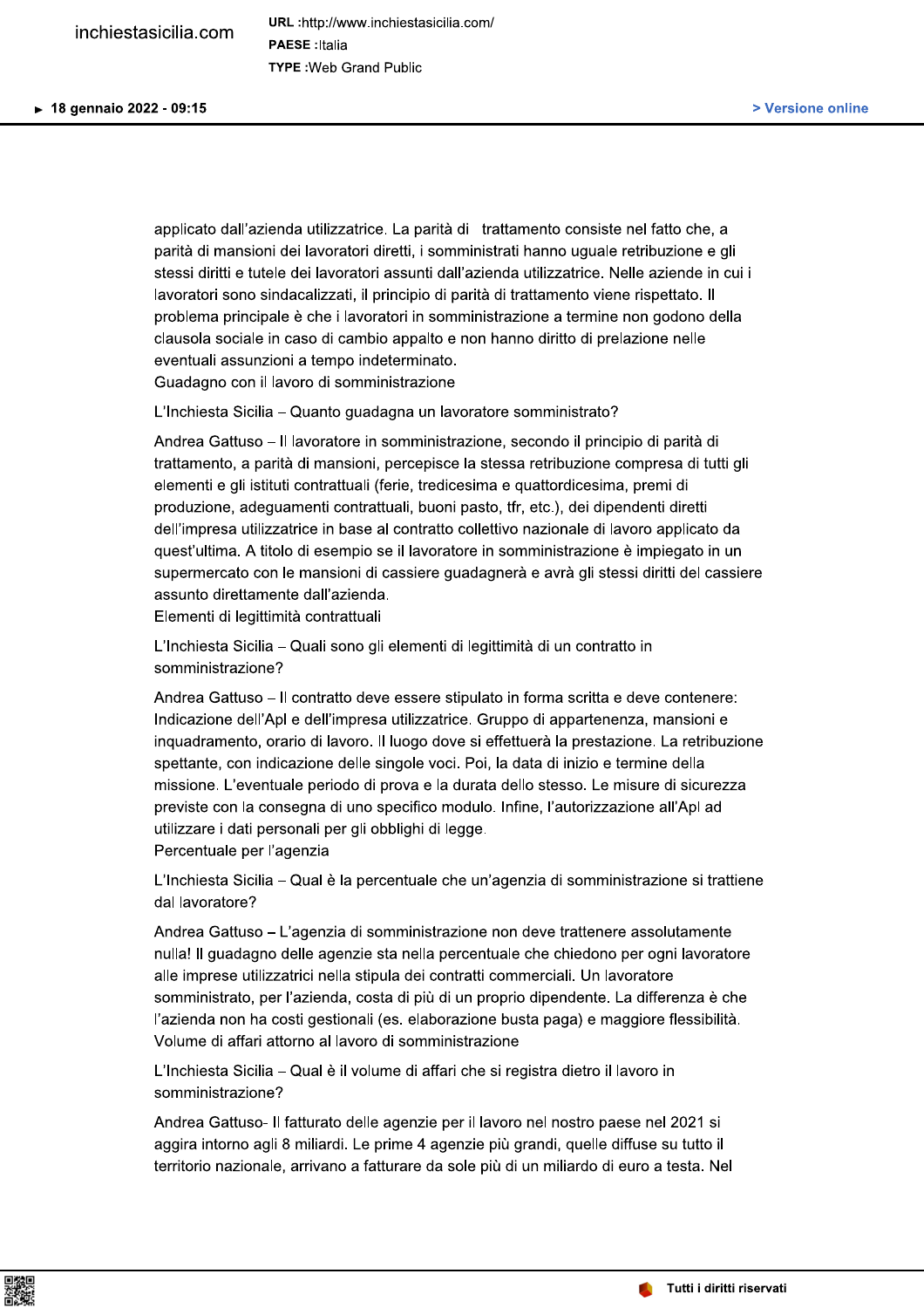2020 i lavoratori in somministrazione in Italia, secondo l'Inps, sono stati 736.032 in calo rispetto al 2018, precovid, quando si è toccato il picco di 854.556. Comunque, sensibilmente di più rispetto al 2016 (624.718). Casi in cui serve maggiore tutela per il lavoratore

L'Inchiesta Sicilia – Qual è la maggiore tutela che riservate a questi lavori? Da cosa vanno preservati prevalentemente?

Andrea Gattuso – Il più grande rischio da cui cerchiamo di preservare i lavoratori è non fargli perdere il posto di lavoro, cosa che, nella grande maggioranza dei casi, avviene non per licenziamento, ma per la scadenza del contratto a termine.

Come organizzazione sindacale poi siamo ovviamente impegnati nel far rispettare il contratto collettivo ed anche ad offrire alle lavoratrici e ai lavoratori assistenza sindacale a 360 gradi oltre ai servizi legati al sistema di bilateralità di settore che promuove prestazioni aggiuntive, spesso, maggiori rispetto a quelle dei lavoratori diretti, come la tutela sanitaria e sulla genitorialità.

Processo di stabilizzazione

Il lavoro più complesso è quello legato al processo di stabilizzazione e quindi di assunzione diretta presso l'impresa utilizzatrice. In genere la somministrazione viene utilizzata dalle grandi imprese pubbliche e private per sopperire ad esigenze organizzative come picchi di produzione o più raramente per "testare" i lavoratori. Spesso, però, accade che per i vincoli normativi sui contratti a tempo determinato nelle aziende avvenga un turn-over selvaggio di lavoratori, specie in quelle aziende in cui non è richiesto un livello molto alto di specializzazione (es. call center, commercio). In questi casi, l'obiettivo che come Nidil-Cgil ci poniamo è quello di salvaguardare l'occupazione e renderla stabile.

Casi in cui la somministrazione non vale

L'Inchiesta Sicilia - Ci sono casi in cui le Aziende non possono ricorrere alla somministrazione di lavoro. Se lo fanno, commettono gravi irregolarità. Quali sono questi casi?

Andrea Gattuso – Il divieto di ricorso alla somministrazione è previsto dalla legge nei seguenti casi: La somministrazione è vietata per la sostituzione di lavoratori in sciopero, per le aziende che nei sei mesi precedenti hanno ridotto il personale attraverso licenziamenti collettivi di lavoratori addetti alle stesse mansioni a cui si riferisce il contratto.

Sono previste eccezioni in caso in cui il contratto sia: 1) stipulato per la sostituzione di lavoratori assenti. 2) Abbia durata iniziale non superiore a tre mesi. Nelle unità produttive in cui siano in atto interventi di cassa integrazione guadagni per lavoratori adibiti alle stesse mansioni. In imprese che non hanno effettuato la valutazione dei rischi.

L'Inchiesta Sicilia – Cosa deve contenere un contratto di lavoro somministrato? Andrea Gattuso - Il contratto deve essere stipulato in forma scritta e deve contenere:-Indicazione dell'Apl e dell'impresa utilizzatrice.